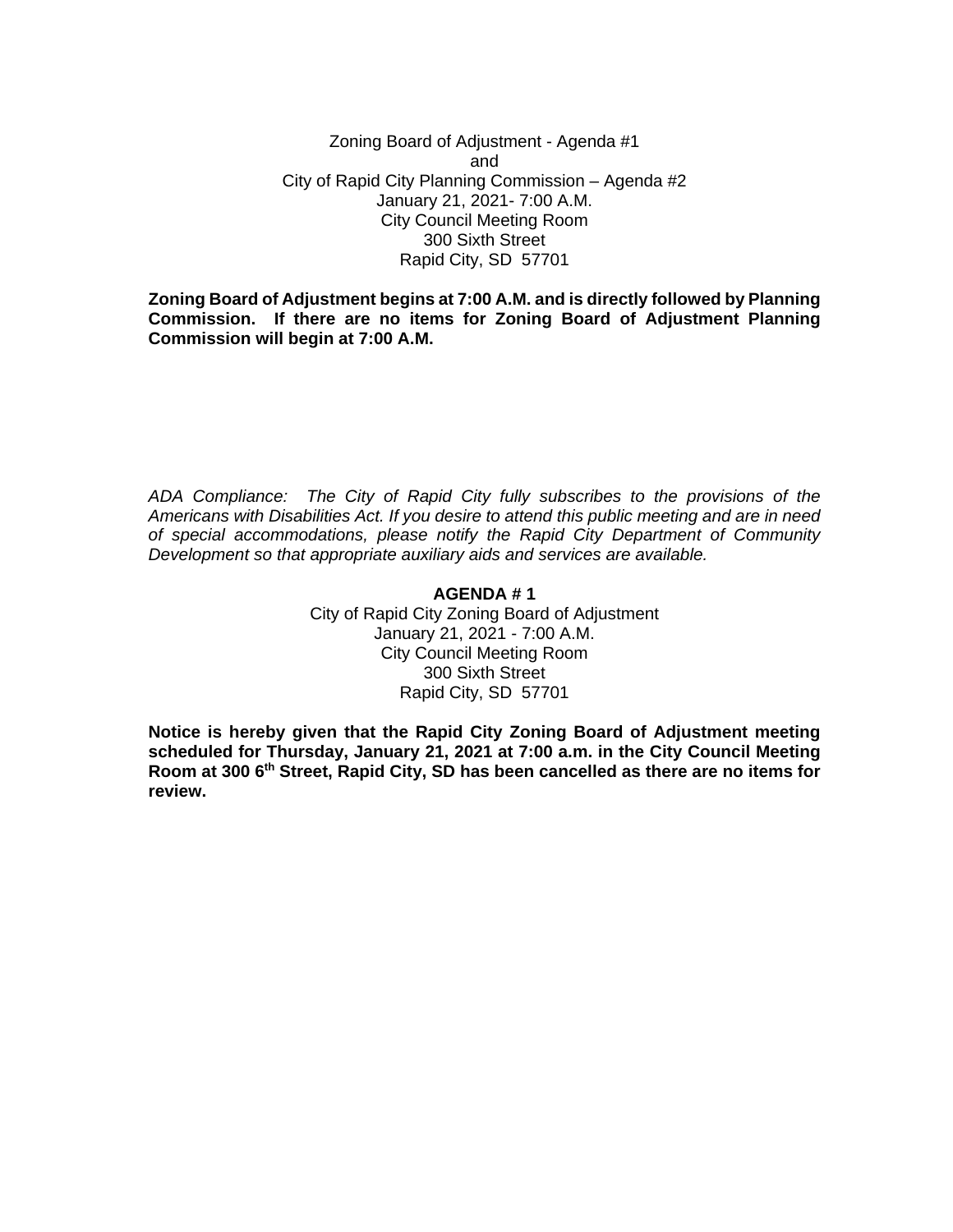*ADA Compliance: The City of Rapid City fully subscribes to the provisions of the Americans with Disabilities Act. If you desire to attend this public meeting and are in need of special accommodations, please notify the Rapid City Department of Community Development so that appropriate auxiliary aids and services are available.*

> **AGENDA # 2** City of Rapid City Planning Commission January 21, 2021 - 7:00 A.M. City Council Meeting Room 300 Sixth Street Rapid City, SD 57701

*SOME OF THE ITEMS ON THIS AGENDA ARE SUBJECT TO A PUBLIC HEARING OR CONSIDERATION BY THE RAPID CITY COUNCIL FOR FINAL ACTION. PLEASE CONTACT THE DEPARTMENT OF COMMUNITY DEVELOPMENT STAFF FOR INFORMATION REGARDING THE DATE ANY PARTICULAR ITEM MAY BE CONSIDERED BY THE CITY COUNCIL.*

### **Consent Calendar**

**The following items have been placed on the Consent Calendar for action to be taken on all items in accordance with staff's recommendation by a single vote. Any item may be removed from the Consent Calendar by any Planning Commissioner, staff member, or audience member, for separate consideration:**

## **---CONSENT CALENDAR---**

- 1. Approval of the January 7, 2021 Planning Commission Meeting Minutes.
- 2. No. 20PL097 Northwest of the intersection of Brooke Street and Country Road A request by Renner Associates, LLC to consider an application for a **Preliminary Subdivision Plan** for proposed Lots 1 thru 8 of Block 6 of Kateland Subdivision, property generally described as being located in Kateland Subdivision.
- 3. No. 20RZ039 411 and 425 Neel Street A request by KTM Design Solutions, Inc for Dakota Heartland, Inc. to consider an application for a **Rezoning from General Commercial District to Office Commercial District** for property generally described as being located in Big Sky Business Park.
- 4. No. 20RZ043 South and east of the intersection of North Valley Drive and East Philadelphia Drive A request by KTM Design Solutions, Inc for BH Capital, LLC to consider an application for a **Rezoning from General Agricultural District to Low Density Residential District II** for property generally described as being located in Section 33, T2N, R8E.
- 5. No. 20RZ044 North Valley Drive A request by KTM Design Solutions, Inc for BH Capital 4, LLC to consider an application for a **Rezoning from General Agricultural District to Light Industrial District** for property generally described as being located in Section 33, T2N, R8E.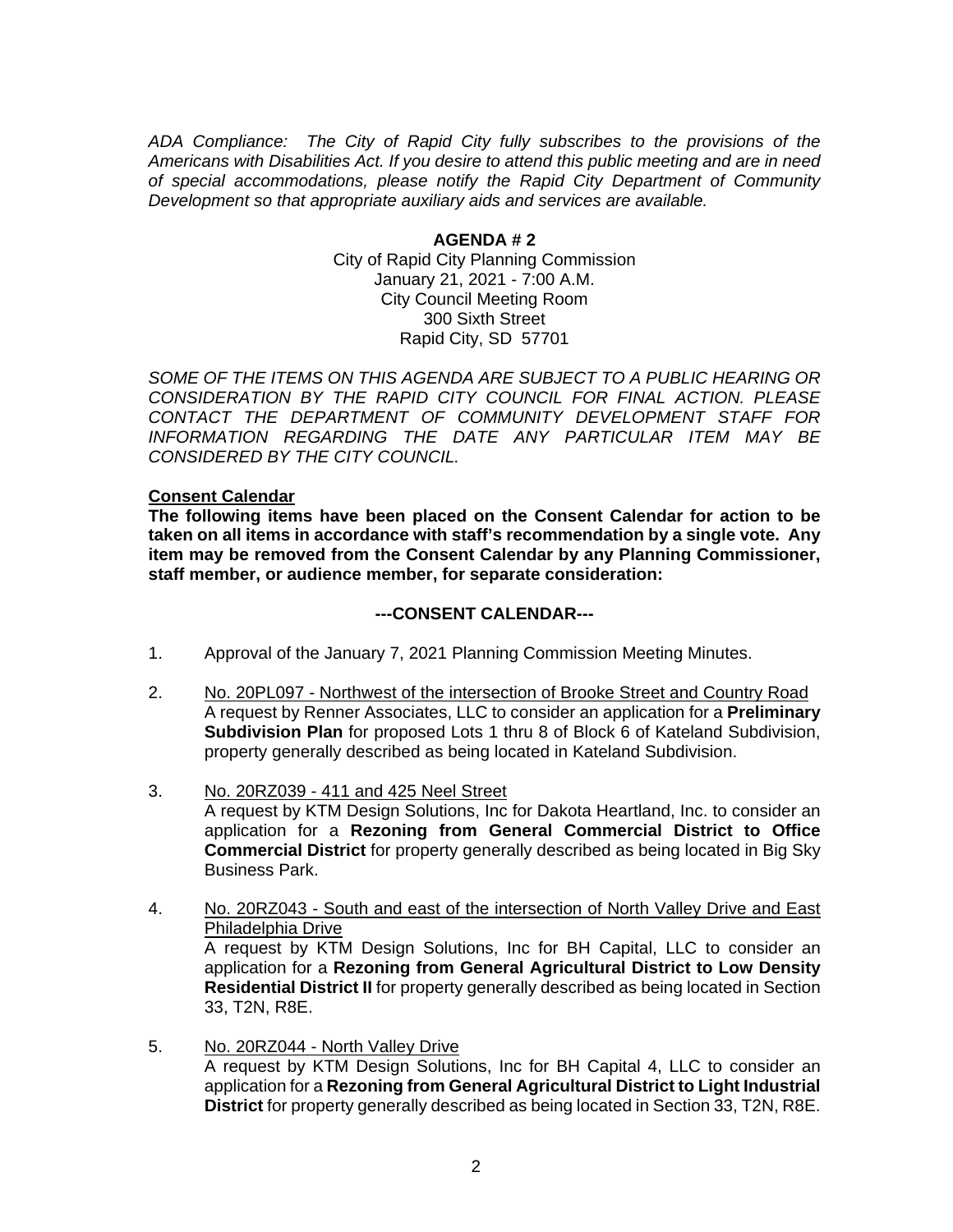- 6. No. 20PL103 1221 Santana Court A request by Renner Associates, LLC for Bill Freytag to consider an application for a **Preliminary Subdivision Plan** for proposed Tract 1 and 2 of Rockinon Ranch Estates, property generally described as being located in Rockinon Ranch Estates.
- 7. No. 20PL104 Southeast of the intersection of Marlin Drive and Creek Drive A request by KTM Design Solutions, Inc for ZCO, Inc. to consider an application for a **Preliminary Subdivision Plan** for proposed Lot 17A of Marlin Industrial Park, property generally described as being located in Marlin Industrial Park.
- 8. No. 20RZ045 Southeast of the intersection of Marlin Drive and Creek Drive A request by KTM Design Solutions, Inc for ZCO, Inc. to consider an application for a **Rezoning from General Agricultural District to Light Industrial District** for property generally described as being located in Marlin Industrial Park.

**---END OF CONSENT CALENDAR---**

# **---BEGINNING OF REGULAR AGENDA ITEMS---**

\*9. No. 20PD034 -5125 Mt. Rushmore Road

A request by KTM Design Solutions, Inc for Cresten Capital Holdings to consider an application for a **Major Amendment to an Initial Planned Development Overlay to allow an apartment development** for Tract 1 of the SW1/4 of the NW1/4, Lot D and Lot E of the SW1/4 of the NW1/4, located in Section 23, T1N, R7E, BHM, Rapid City, Pennington County, South Dakota, more generally described as being located in Section 23, T1N, R7E.

*The Rapid City Planning Commission's action on this item is final unless any party appeals that decision to the Rapid City Council. All appeals must be submitted in writing to the Department of Community Development by close of business on the seventh full calendar day following action by the Planning Commission.*

- 10. No. 20RZ040 4317 Berniece Street A request by KTM Design Solutions, Inc for DTH, LLC to consider an application for a **Rezoning from Office Commercial District to General Commercial District** for property generally described as being located in Big Sky Business Park.
- \*11. No. 20PD035 2016 and 2030 Provider Boulevard

A request by KTM Design Solutions, Inc for Yasmeen Dream, LLC to consider an application for an **Initial Planned Development Overlay to allow an apartment complex** for property generally described as being located in Johnson Ranch Subdivision.

*The Rapid City Planning Commission's action on this item is final unless any party appeals that decision to the Rapid City Council. All appeals must be submitted in writing to the Department of Community Development by close of business on the seventh full calendar day following action by the Planning Commission.*